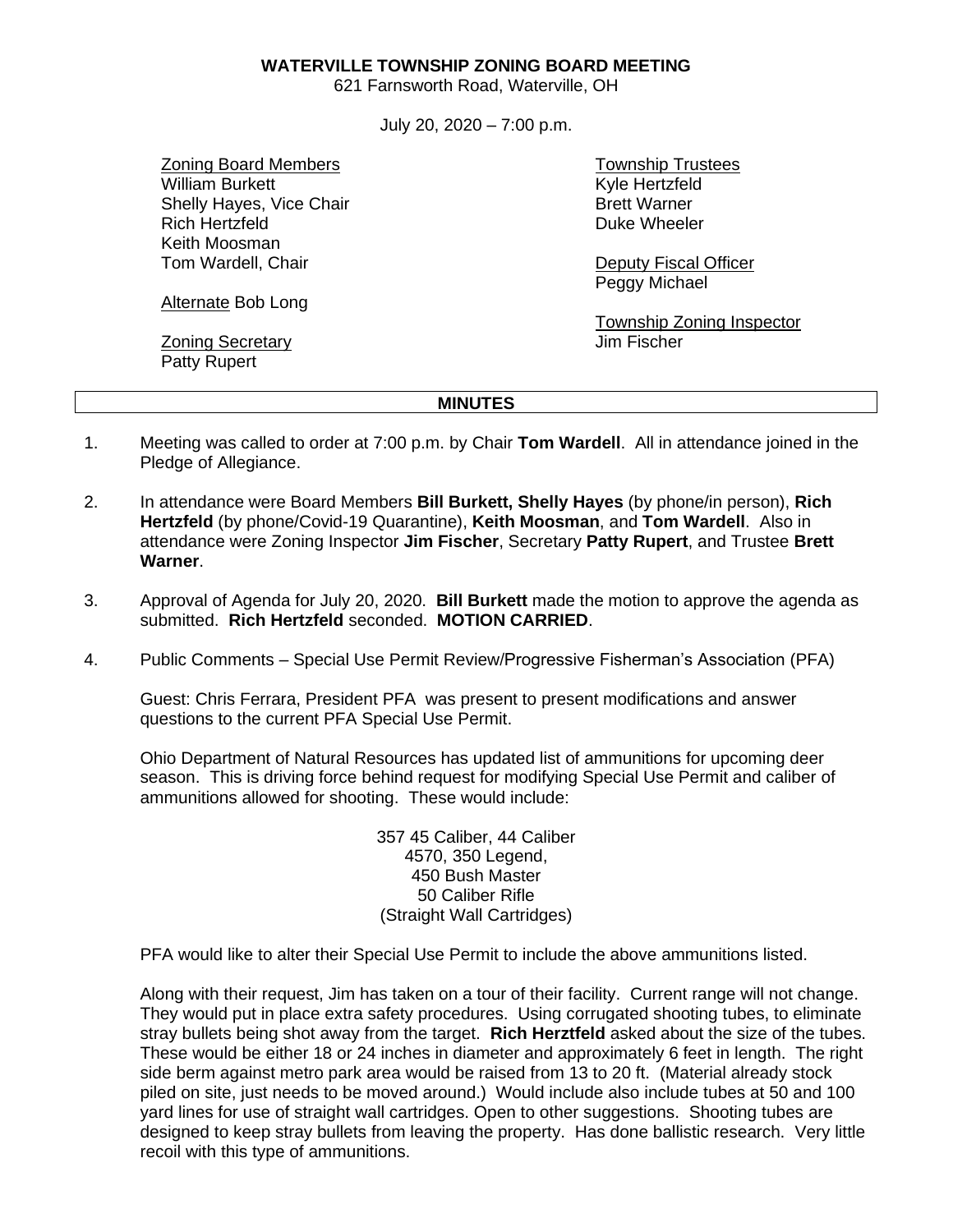Highest round would not have any more velocity than a shotgun with a rifle slug in it. Not asking to shoot any bottle neck cartridges, 308's, or 223's. Do not want to shoot any rounds that are not legal for hunting in Ohio. It's been 4-5 years since the DNR has opened up the use of straight wall cartridges for the use of deer hunting. The additional calibers would offer a more humane kill for deer and better accuracy. 2019-2020 DNR hunting rules and regulations spells out specifically what rounds are permissible.

**Shelly Hayes** asked if neighbors would hear any gun fire louder than what they are used to and are they aware of the changes. No additional loudness, just better accuracy. Actually a safer caliber. New ammunitions are designed to start to descend after 200 yards. Will loose velocity and hit the dirt before it gets to a 400 yard distance. **Jim Fischer** stated if board tonight is in favor of modifications, a public hearing would be required as a way of notifying neighbors of potential changes to Special Use Permit. Any concerns regarding distances and safety concerns would be addressed at that time. There will be a tighter area for shooting with tubes being in place. **Chris Ferrara** does not want the PFA to go thru the expense of improvements or modifications until they are sure SUP is going to be approved.

**Chris Ferrara** stated they have visited other clubs with very good success with this type of program using these types of ammunitions. **Rich Hertzfeld** asked if they expect an increase in usage with an increase in ammunitions. Chris stated the guys that hunt are members of the club already. He does not expect an increase. All members go thru certification program. Members are allowed to bring 2 guests. They do not have a full time range officer some clubs require.

**Chris Ferrara** explained that DNR has a website that fully explains the use of these ammunitions and the logic behind their use. Because they have a center fire primer, PFA was restricted in the use in their original special use permit. **Rich Hertzfeld** asked if they are legal federal rights associated with this issue. We will need to check with our solicitor. Already state regulated. Allowed to shoot in Monclova township. **Brett Warner** shared his personal opinion, that the PFA is doing a service to the township by being good neighbors. We could possibly be legally challenged. Putting things in place above and beyond to make it a safe shooting range. **Zoning Inspector** has not reached out to John Borell to go over any possible legal issues. **Shelly Hayes** likes the idea of taking it to counsel. Path moving forward will be Zoning Board to County to Public Hearing to Trustees. County has a built-in legal review when it goes to the planning commission.

**Chris Ferrara** appreciates the comments about the PFA being good neighbors and doing their homework. Their biggest challenge coming forward with this request were concerns regarding public safety. Many examples of shooting tubes can be found on the internet. **Bill Burkett** asked Chris to provide us with any additional information he can find regarding the performance of these tubes. Also, in 1969 when original SUP was issued, we could not find certificate from NRA as listed in their original special use permit. Is there anything from the NRA regarding checklists for ranges? PFA has an NRA certified range officer. PFA currently has a Toledo Police Officer in charge of firearms program. Has ballistic studies of the requested rounds. Would like to see more specifics with what PFA is requesting. Feels we need to have a checklist set up for future reviews. Would like to start construction process to coordinate approval for new ammo for this year's hunting season (December). Members would like to start shooting end of October, early November. Will try to get as much background information as possible. Justify why shooting tube is necessary. **Tom Wardell** asked if there is supervision when members are shooting. Members must be certified yearly by range officers. Members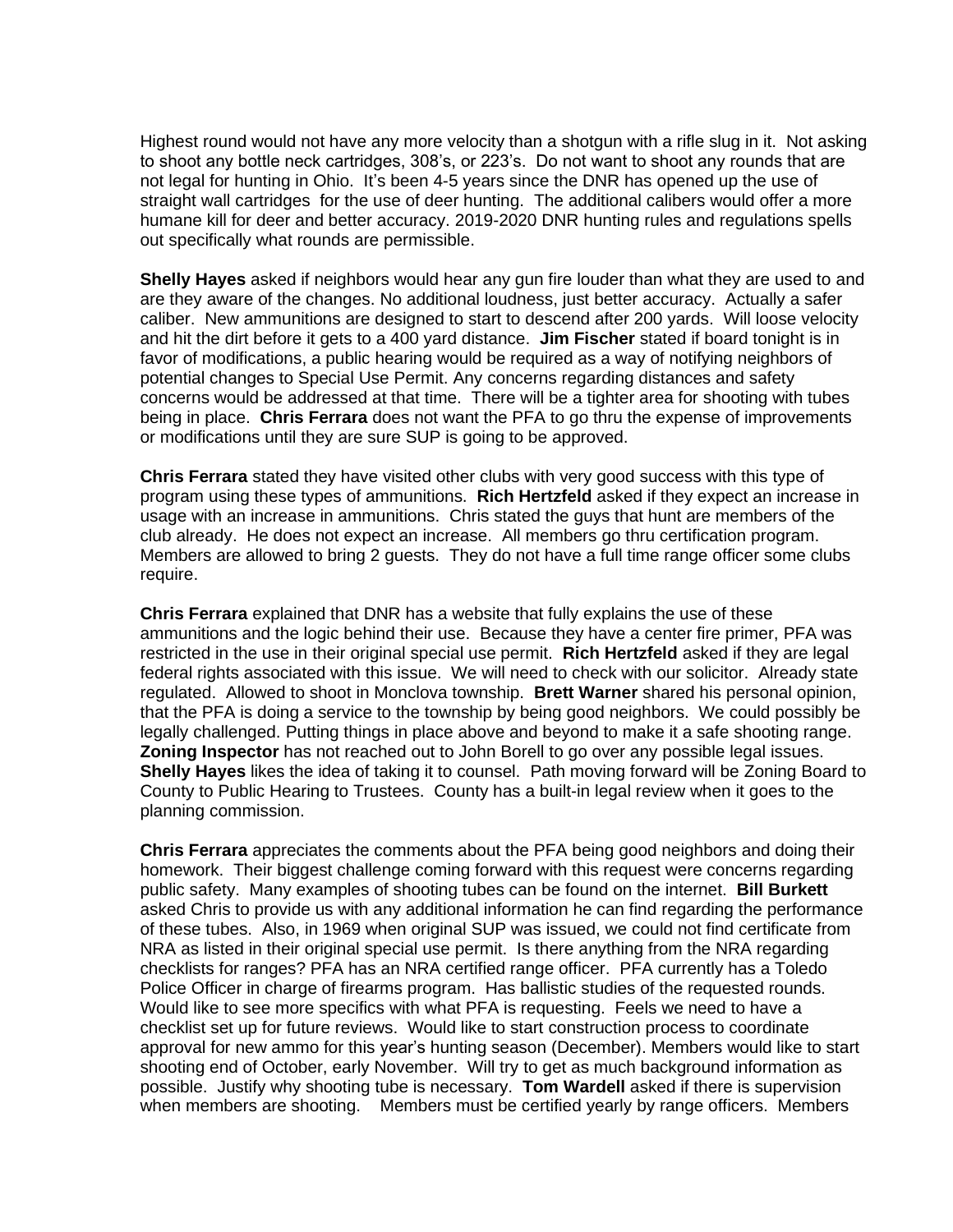are extremely well versed in the use of fire arms. Also training members in trauma and first aid. They do provide hunting safety classes. Registered with DNR to hold safety classes.

**Bill Burkett** moved to support the SUP modifications working with **Jim Fischer** to identify list of calibers being requested provided by ODNR, performance descriptions of weapons and shooting tubes including, muzzle velocities, and some commitment outlining NRA certified range officer involvement on a periodic basis. **Keith Moosman** seconded. All members voted yes in support of the modifications to the SUP. **MOTION CARRIED**

**Jim Fischer** will check with county on proper timing and with **Chris Ferrara** for additional information requested

- 5. Review of Meeting Minutes June 15, 2020 **Keith Moosman** made the motion to accept the minutes as submitted. **Bill Burkett** seconded. **MOTION CARRIED**
- 6. Correspondence None
- 7. Zoning Inspectors Report / **Jim Fischer**

Jim Widmer provided language on signage. Supreme Court changed the ruling on signs. We will be the only township in Ohio to follow the recent supreme court ruling in our zoning requirements for temporary signs. We need to rely on John Widmer's interpretation. Has been educating himself on new regulations on his own dime.

## **Permit No. 019 – New Home**

Jeremy O'Hair 7351 South Berkey Southern Road (St. Rt. 295) Whitehouse, Ohio 43571 Collected \$250.00, Ck. No. 10248 Agent – Seneca Builders **Permit No. 020 – Accessory Building** Frank Dudas 11850 Stiles Road Whitehouse, Ohio 43571 Collected \$300.00, Ck. No. 4887 **Permit No. 021 – In Ground Pool** Scott Wojtowicz 7757 Tournament Drive Waterville, Ohio 43566 (Fallen Timbers Fairways) Collected \$300.00, Ck. No. 7425 Agent – C.C. Pools, Amber Herold **Permit No. 022 – New (Spec) Home** Buckeye Real Estate Group 6103 Double Eagle Court Waterville, Ohio 43566 Collected \$250.00, Ck. No. 4206 **Permit No. 023 – New (Spec) Home** Buckeye Real Estate Group 6110 Double Eagle Court Waterville, Ohio 43566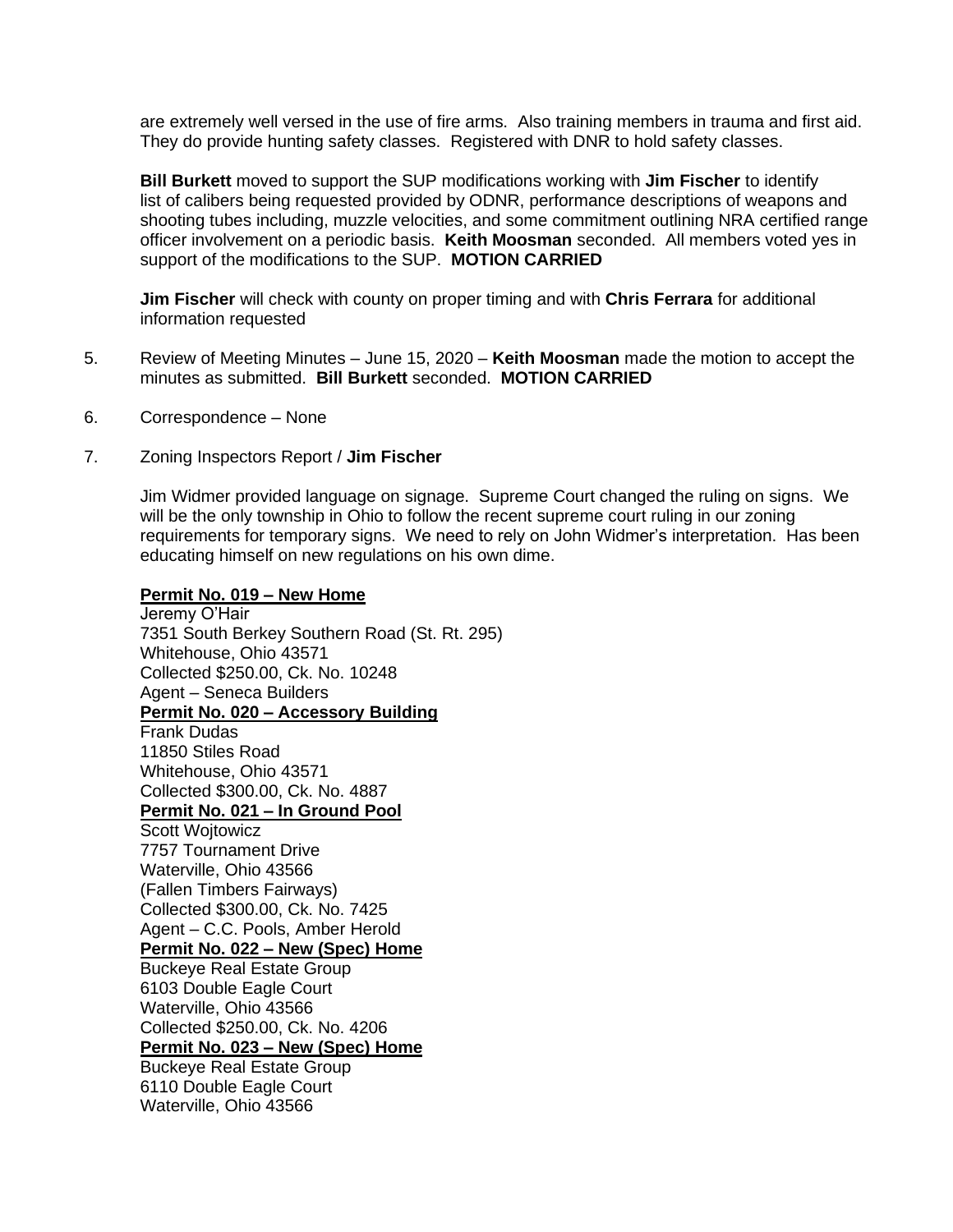Collected \$250.00, Ck. No. 4206 **Permit No. 024 – Accessory Building** John Bateman 8422 Dutch Road Waterville, Ohio 43566 Collected \$\_\_\_\_\_\_ Ck. No. \_ I have not completed this permit as I am waiting for the fee **Permit No. 025 – In Ground Pool and Fence** Lina Castro 8377 Palmora Court Monclova, Ohio 43542 Agent, Mossing Pools Inc. Collected \$300.00 for the pool and \$50.00 for the pool fence, Ck. No. 14495 **Permit No. 026 – Pond (1/4 acre)**  Richard McKnight 7505 Heller Road Whitehouse, Ohio 43571 Collected \$300.00, Ck. No. 327

**06-25-2020** – I spoke with Andrea Mason about cutting the weeds on her property at 7065 Finzel Road next to the Schneider property. I have observed that the weeds have been mowed. **06-25-2020** – I spoke with Derek Price at 11004 Winslow Road about accessory building zoning requirements. He will contact me for a permit when his paperwork is in order.

**06-25-2020** – I spoke with Katie Witte about a property at 11355 Neapolis Waterville Road that they may be interested in purchasing. She had questions about having two dwelling on one property, well and septic and building in a flood plain. I answered questions about zoning and referred her to the county for all other questions.

**06-29-2020** – I spoke with John Borell about agriculture exemptions. He sent me an e-mail on the agriculture exempt process. I have copies for all of you to review.

**07-02-2020** – I spoke with William Hart, 9355 Stitt Road, near the corner of Bucher and Stitt Roads. The neighbor has built a fence past the property line and onto his property. I explained that this is a civil matter and not a zoning issue.

**07-02-2020**- I spoke with Eileen Sullivan who lives in Springbrook Farms. The structural steel swing set continues to a "hot topic". Swing sets are not regulated in our zoning resolution but structures are. Does a swing set qualify as a structure? Because of the foundations used to support the swing set, I believe it does, but in my interpretation of our zoning code on structures, there still are not any township zoning violations.

**06-30-2020** – I spoke with Chris Ferrara representing the Progressive Fisherman's Association. He told me the PFA would like to amend their special use permit. He will be here tonight with a presentation for the Zoning Board.

**07-06-2020** – I spoke with Mark Higgins from the Vision Church on Noward Road. He was inquiring about the schedule for their sign variance meeting before the BZA. That meeting is scheduled for Monday, July 27, 2020, at 6:30 p.m. in the training room at the Whitehouse Village Hall.

**07-07-2020** – I spoke with Darlene Bell who lives near the corner of Noward Road and Neapolis Waterville Road. She had questions about letting property "grow natural". I advised the township monitors "natural growth" for noxious weed control only.

**07-08-2020** – I spoke with Elise Pacewicz, 6544 North River Road, who had questions about home alterations.

**07-13 and 14-2020** – I spoke with Cale Jones, 8215 Heller Road, Whitehouse. He would like to build a pond and had zoning questions. He will contact me when he is ready.